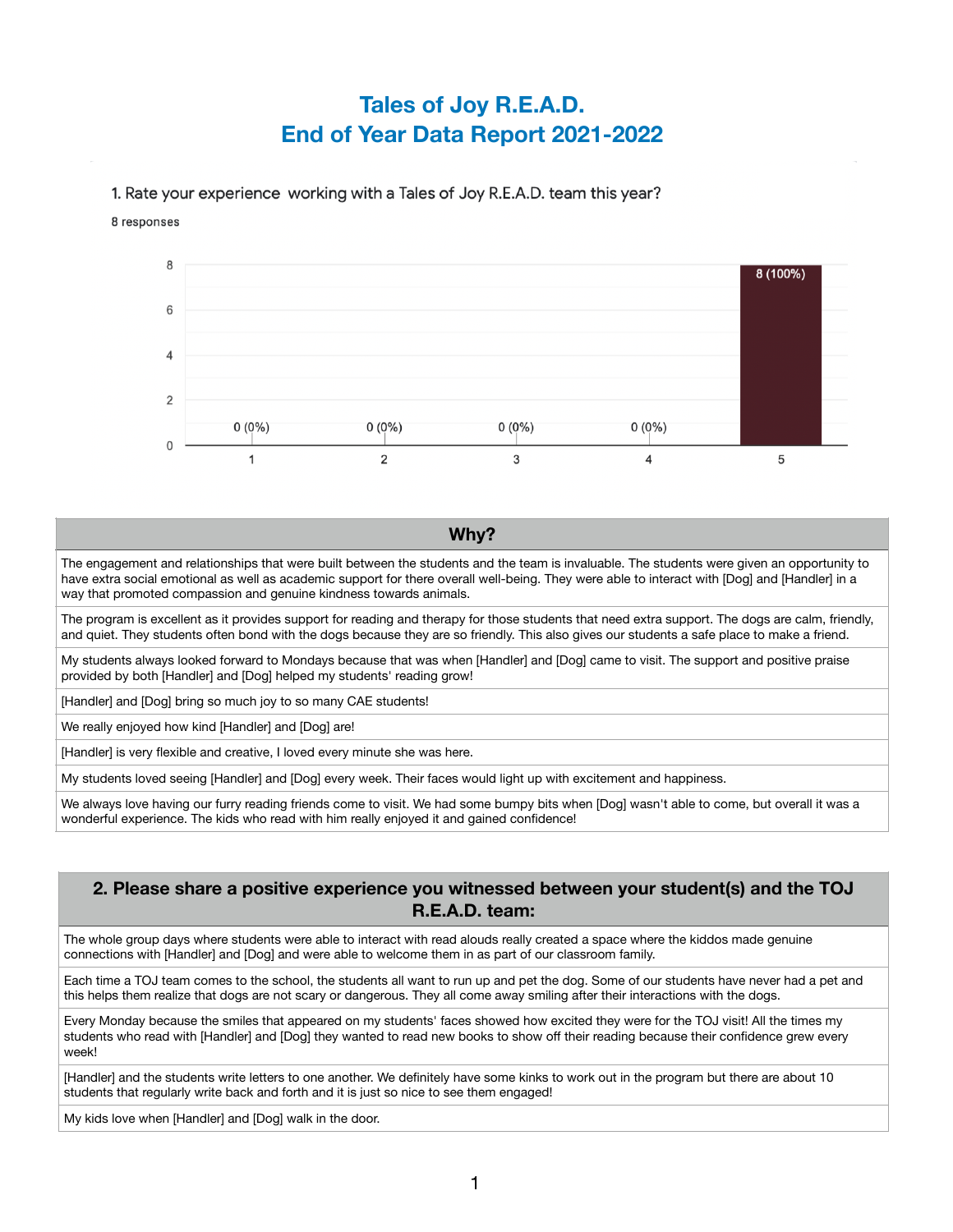I have a student with multiple disabilities, [Dog] bonded with her quickly and was always watching to make sure the student was safe and well.

My students were excited to read and engaged. :)

One of my students started the year barely speaking. After beginning to read with [Dog], the student came out of her shell. Every time she read with him, she came further out of her shell. Today she is a happy, talkative, enthusiastic student! A lot of that credit goes to [Dog]!

# 3. Do you intend on requesting a Tales of Joy R.E.A.D. team to work with your class again next year?

8 responses



**Why?**

For all the above mentioned reasons. I think the opportunities and connections that the teams bring are extremely beneficial to student that need a little extra attention.

We need the positive relationships formed with the teams and students to help our school with reading and student engagement.

I love the excitement the children have and I love how our TOJ team became a part of our classroom family always encouraging reading!

I must have a READ team- I have had one for so long I can't imagine not at this point!

I feel Tales of Joy really help my students get through the day a lot easier.

My students absolutely loved having them here.

The positive impact that it has on my students. :)

Because I see the difference it makes every year!

# **4. What positive shifts in student reading behaviors were you able to observe and document as a result of working with a TOJ R.E.A.D. team?**

An excitement for reading and progression of reading skills they were able to apply during the much needed one on one time.

Students are engaged in reading when they are with the TOJ teams. Because of this, they are forming a mindset that reading and books can be fun.

The biggest change I saw was the confidence and willingness to read. The children weren't hesitant anymore....they wanted to try words on their own and read on their own.

Students are even more excited to come to the library on Friday's when they know [Handler] and [Dog] are there. They are also motivated to get new books or something that aligns to what the READ team presents.

I see a lot more confidence in my students reading ability.

The were able to learn how to sit in a group and listen to a story, and answer questions. That had been a struggle for my population.

Some of my low readers would be so excited when [Handler] and [Dog] would come and read with them, it helped give them the confidence.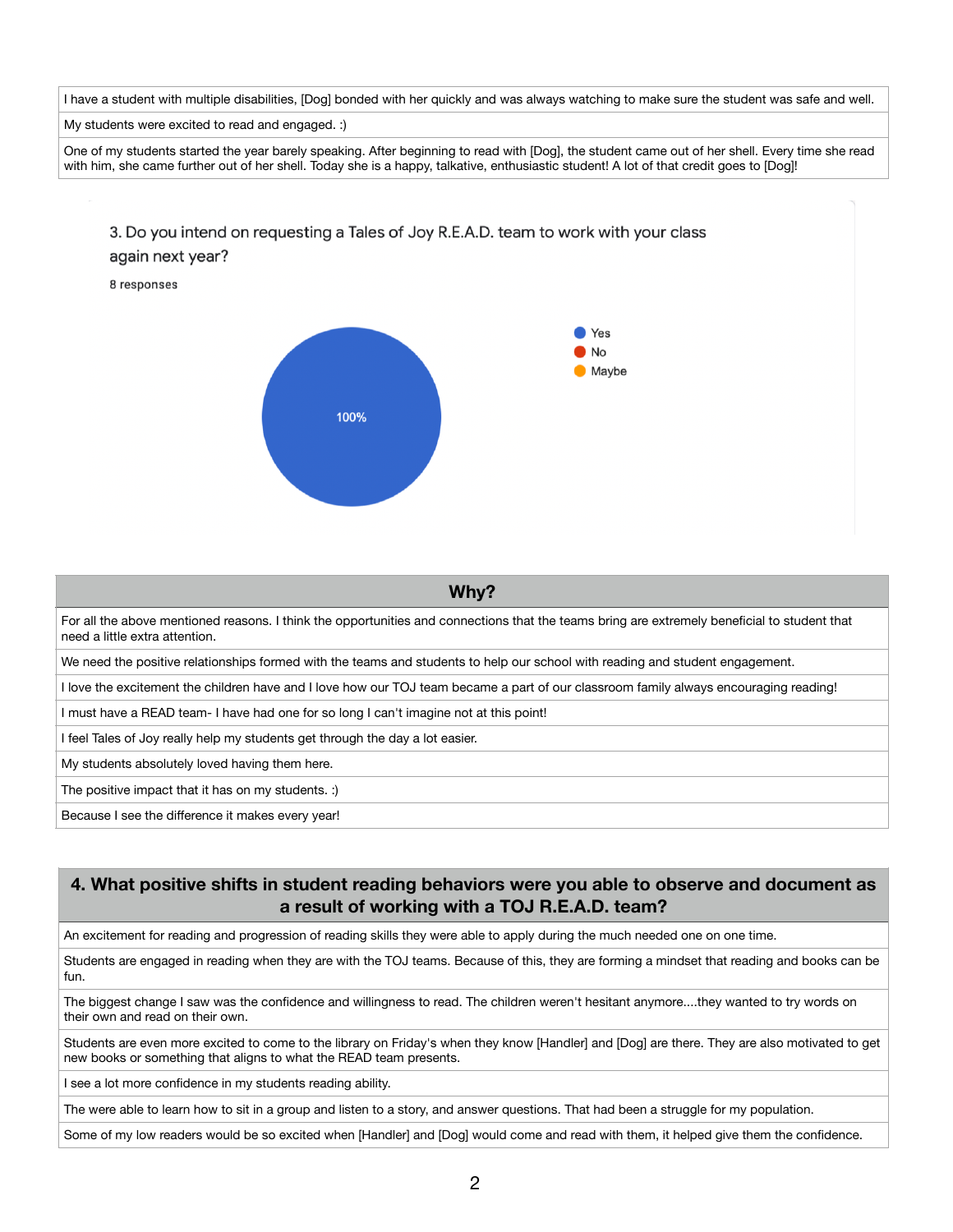# **5. What changes did you observe in your students' willingness to engage in literacy activities in the classroom as a result of working with a TOJ R.E.A.D. team?**

Students were excited to read with [Dog] which was exhibited through their willingness and excitement to learn new reading skills.

N/A

Just like above, the confidence grew in my students! Being able to be one on one with someone is wonderful to help children develop oral language skills. My students at times would take stories they wrote to read helping develop the idea of reading to an audience trying inspire the importance of our writing matters.

Classroom teachers have told me that they see the students excited to read something when it is connected to [Dog] or something READ has presented in a lesson.

I see the students wanting to engage in classroom literacy activities more often.

They bonded with both [Handler] and [Dog]

My struggling readers were excited and engaged in reading and participating.

Students who were reluctant readers became more enthusiastic, and would ask to choose books to read during free time.

# **6. Take a moment to meet with your student(s) who worked with a TOJ R.E.A.D. team and ask them the following - What was the best part of working with (Dog's Name)?**

Getting to read on their own with [Dog] and [Handler].

N/A

My students said hoe they loved the was [Dog] would listen to them. They also said they loved petting [Dog] because she was so nice.

She's so cute. [Handler] brings really good stories. I get excited on Friday's to come to library becuase of the dog.

Her fluffy fur. She's a sweet dog. She's nice to me.

They liked that [Dog] brought books, shaked their hands and gave them stickers.

[Dog] was always dressed up and excited to see the kiddos every single time. She was happy and excited and expressed it to the kiddos.

"That he snuggles with me. I like when he licks me."

#### **What was the worst part of working with (Dog's Name)?**

#### N/A

The three children did not have responses to this question. They were just sad [Handler]'s other dog got sick and had to miss the final Mondays with them. However, they understood why and are now so happy [Handler]'s other dog is doing better.

When we have to leave. When [Handler] can't come on Friday. That we don't get to see her more often.

She was always working so I couldn't play with her :)

"Nothing!"

7. Would you consider the Tales of Joy R.E.A.D. program a viable literacy intervention?

8 responses